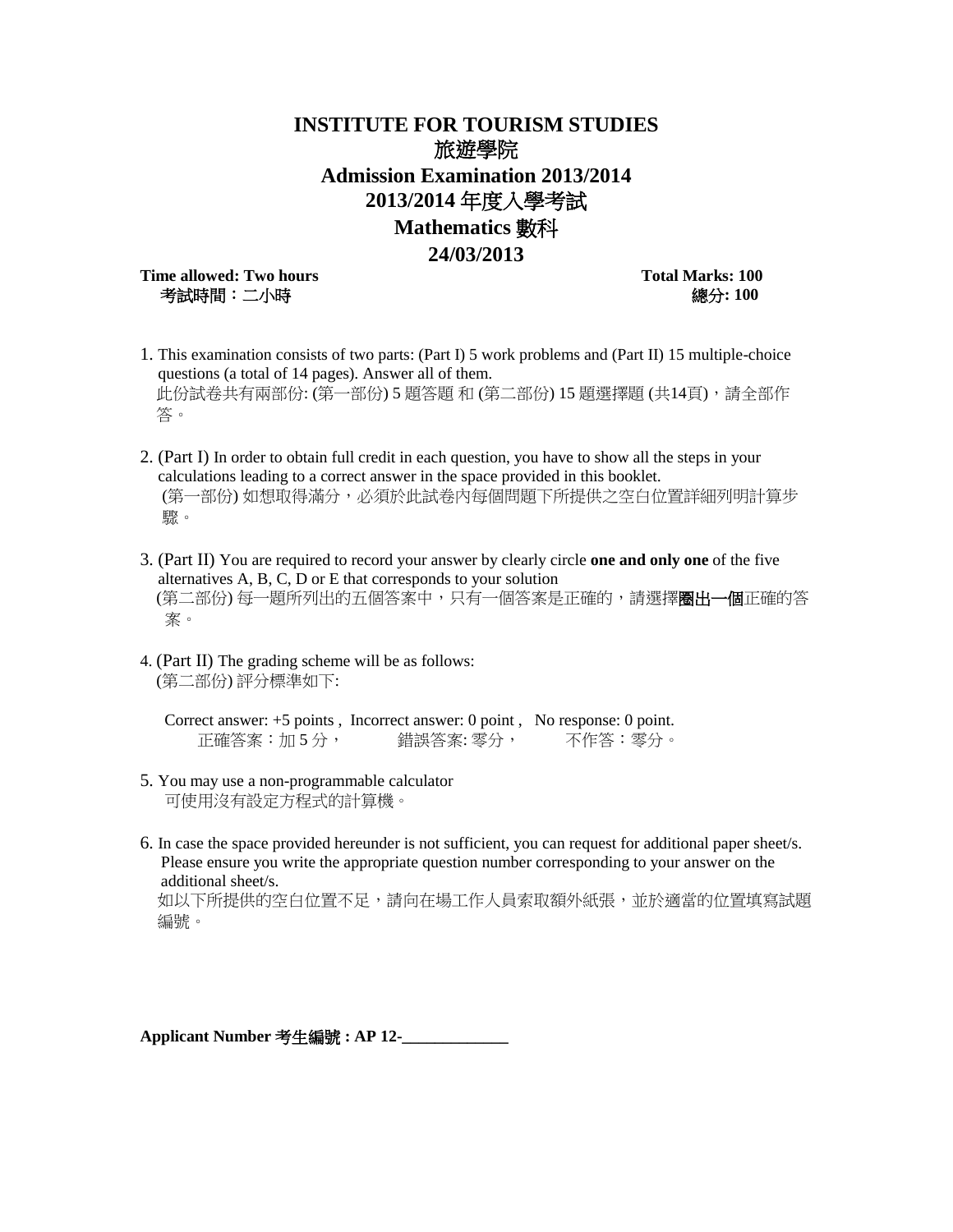- 1. Mary lent \$129 to Peter. The next day Peter returned \$64 to Mary, and on each subsequent day Peter returned half the amount he returned to Mary the previous day, i.e. on the second day he returned \$32, and then \$16, and so on. 瑪麗借了\$129 給彼得。翌日,彼得把 \$64 還給瑪麗。往後的每一天,彼得把之 前一天所還之款項的一半還給瑪麗,即兩天後還款\$32,三天後還款\$16,如此 類推。
- A, After ten days, how much did Peter still owe Mary? (3 marks) 還款十天後,彼得還欠瑪麗多少錢? (3分)

Amount that Peter had returned after ten days =  $$64 + $32 + $16$ .....

$$
=\left[\frac{64\left(1-\frac{1}{2}\right)^{10}}{1-\frac{1}{2}}\right]
$$

 $=$ \$127.875.

The amount that Peter still owned Mary after ten days  $= $129 - $127.875$  $= $1.125.$ 

B, Can Peter repay the debt ever? Explain. (2 marks) 彼得最後能否還清所有欠款? 試解釋。 (2 分)

 The maximum amount that Peter return is the sum to infinity of the geometric sequence

$$
= \frac{a}{1-R} = \frac{64}{1-\frac{1}{2}}
$$

 $= $128 < $129$ .

Peter can never repay the debt.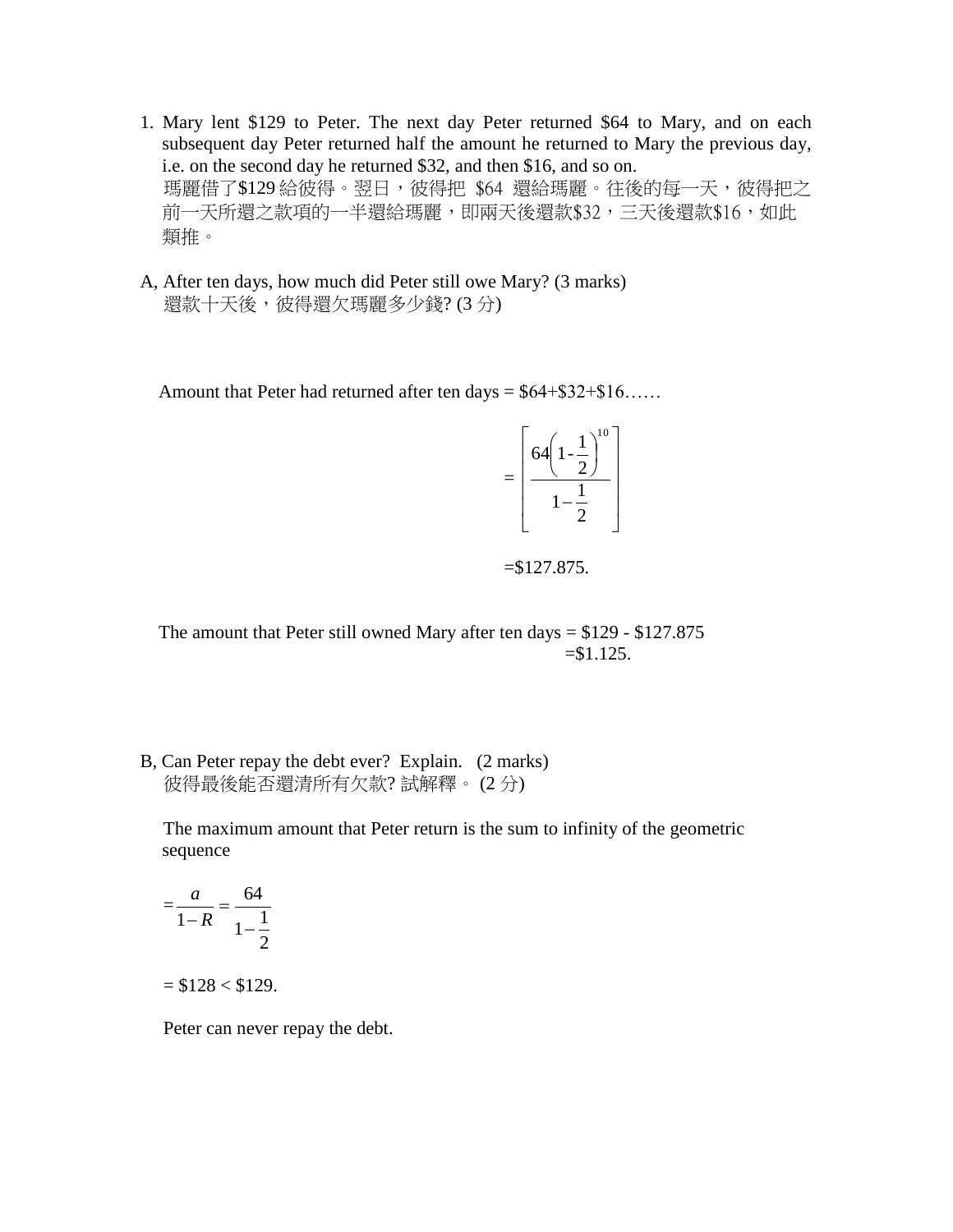- 2. Consider the function  $f(x) = x^2 + bx 15$ , where b is a constant. It is given that the graph of  $y = f(x)$  passes through the point (4, 9). 考慮函數 $f(x) = x^2 + bx - 15$ ,其中 b 為一常數。已知 y = f(x) 的圖像通過點  $(4, 9)$
- A, Find b. Hence, or otherwise, find the two x-intercepts of the graph of  $y = f(x)$ . (2 marks)

 $\ddot{x}$  b 。由此, 或利用其他方法, 求 y = f(x) 的圖像的兩個 x 軸截距。(2分)

 $f(4) = 9$  $4^2 + 4b - 15 = 9$  $4b = 8$  $b = 2$ .  $f(x) = 0$  $x^2 + 2x - 15 = 0$  $(x - 3)(x + 5) = 0$  $x=3$  or  $x=-5$ 

Thus the two x-intercepts are 3 and -5

B, Let k be a constant. If the equation  $f(x) = k$  has two distinct real roots, find the range of values of k. (3 marks) 設 k 為一常數。若方程 f(x) = k 有兩個相異的實根,求 k 的取值範圍。(3分)

 $f(x) = k$ 

- $x^2 + 2x 15 = k$
- $x^2 + 2x (15 + k) = 0$
- $\Delta = 2^2 4(1)(-15-k)$

 $=64+4k.$ 

Since  $f(x) = k$  has two distinct real roots,

 $64 + 4k > 0$ 

 $k > -16$ .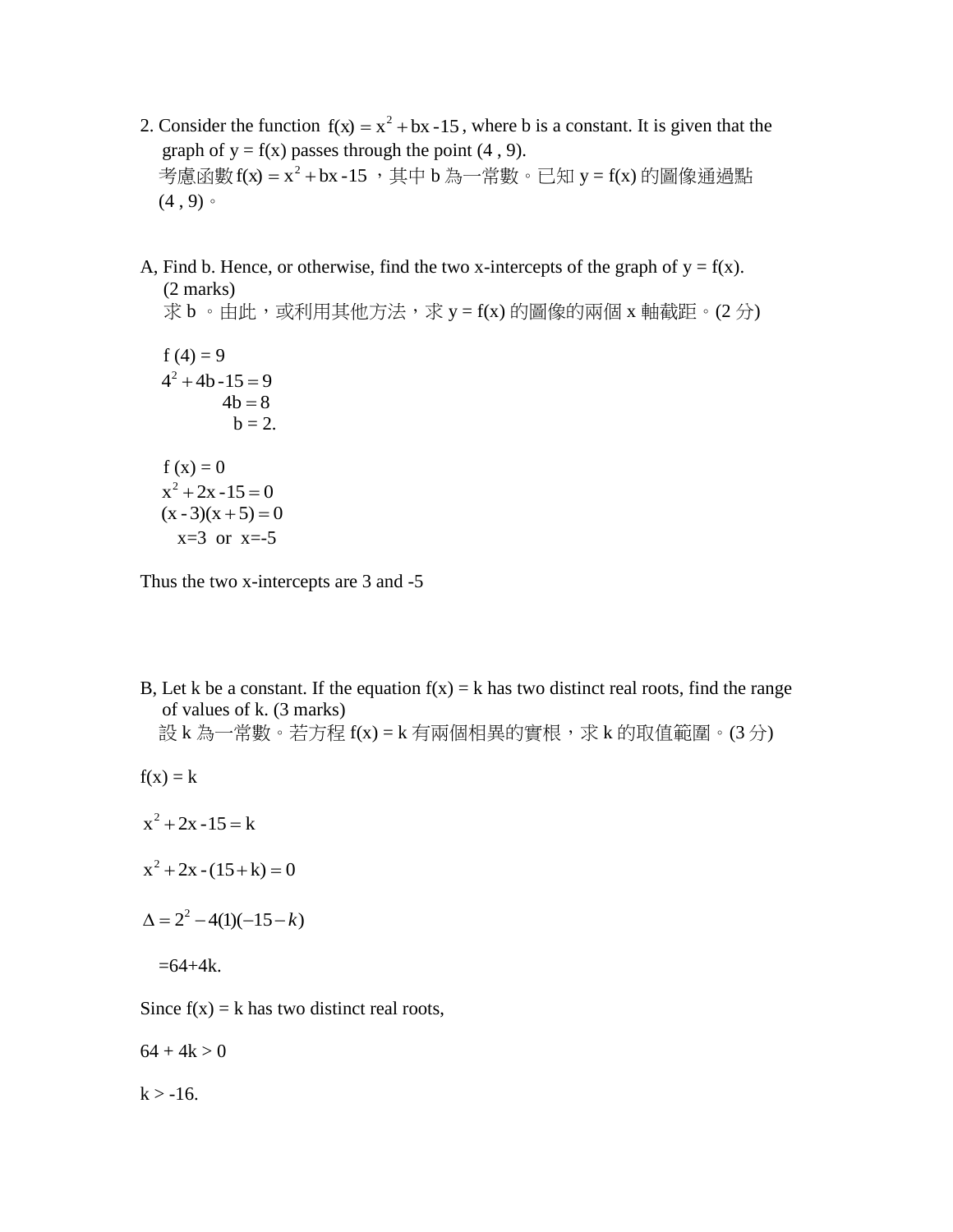3. Factorize 因式分解

- A,  $4a^2 9 4ab + 6b$  (2 marks  $\hat{\pi}$ )
- B,  $2x^2 8y^2 3x + 6y$  (3 marks  $\hat{\pi}$ )

A, 
$$
4a^2 - 9 - 4ab + 6b
$$

$$
= (4a^2 - 9) - b(4a - 6)
$$

$$
= (2a-3)(2a+3) - 2b(2a-3)
$$

$$
= (2a-3)(2a-2b+3).
$$

B, 
$$
2x^2 - 8y^2 - 3x + 6y
$$

$$
= 2(x+2y)(x-2y) - 3(x-2y)
$$

$$
=(x-2y)[2(x+2y)-3]
$$

$$
=(x-2y)(2x+4y-3).
$$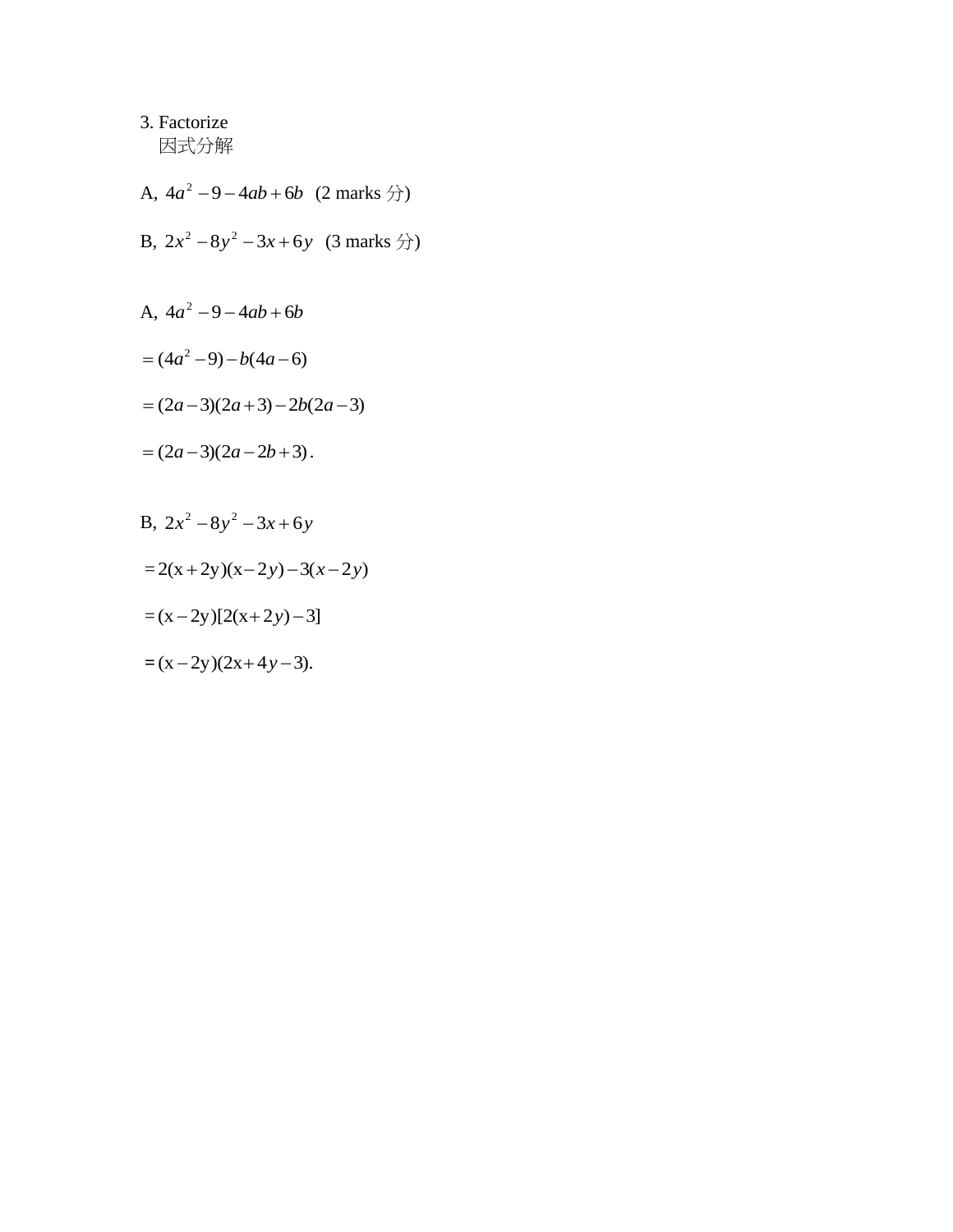- 4. When two fair dice are thrown, what is the probability that 投擲兩顆公平的骰子,求以下各項的概率
- A, the sum of the two numbers is 9? (2 marks) 兩數之和是 9? (2 分)

The favorable outcomes are  $(3, 6)$ ,  $(4, 5)$ ,  $(5, 4)$  and  $(6, 3)$ .

P (sum of the two numbers is  $9$ ) = 36 4

$$
=\frac{1}{9}.
$$

B, the product of the two numbers is odd? (3 marks) 兩數之積是奇數? (3 分)

The product is odd when both numbers are odd.

P (Product is odd) = P ( first number is odd and second number is odd)

$$
= \frac{3}{6} \times \frac{3}{6}
$$

$$
= \frac{1}{4}.
$$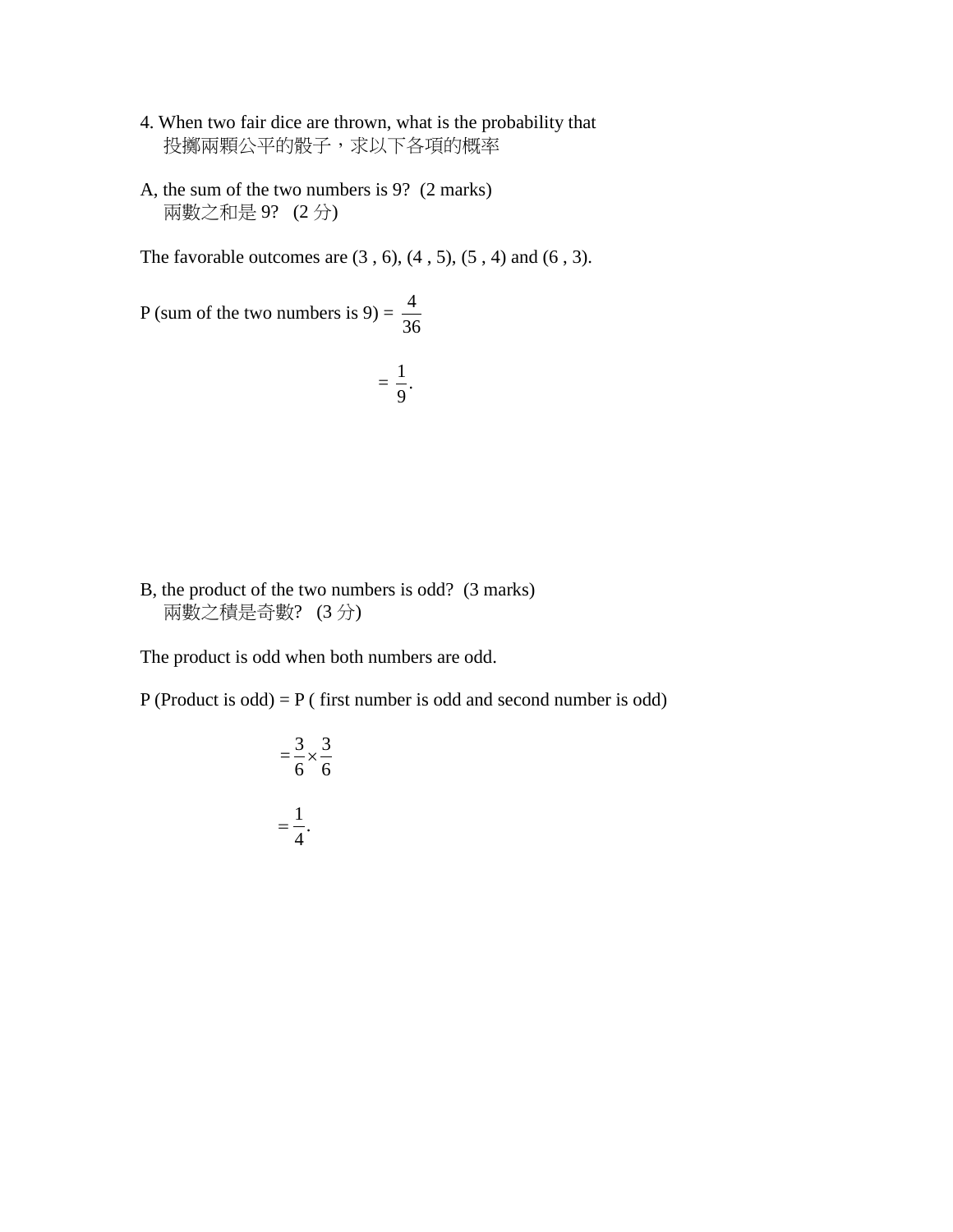5. The sum of two consecutive even integers is greater than 10 and smaller than 16. Find the possible value(s) of the larger number. 兩個連續偶整數的和大於 10 及小於 16。求較大的數的可取值範圍。

Let the smaller even integer be x and the larger one be  $x+2$ .

$$
10 < x + (x+2) < 16
$$
\n
$$
10 < 2x+2 < 16
$$
\n
$$
8 < 2x < 14
$$
\n
$$
4 < x < 7
$$

The possible value of x is 6.

Thus the possible value of the larger number is 8.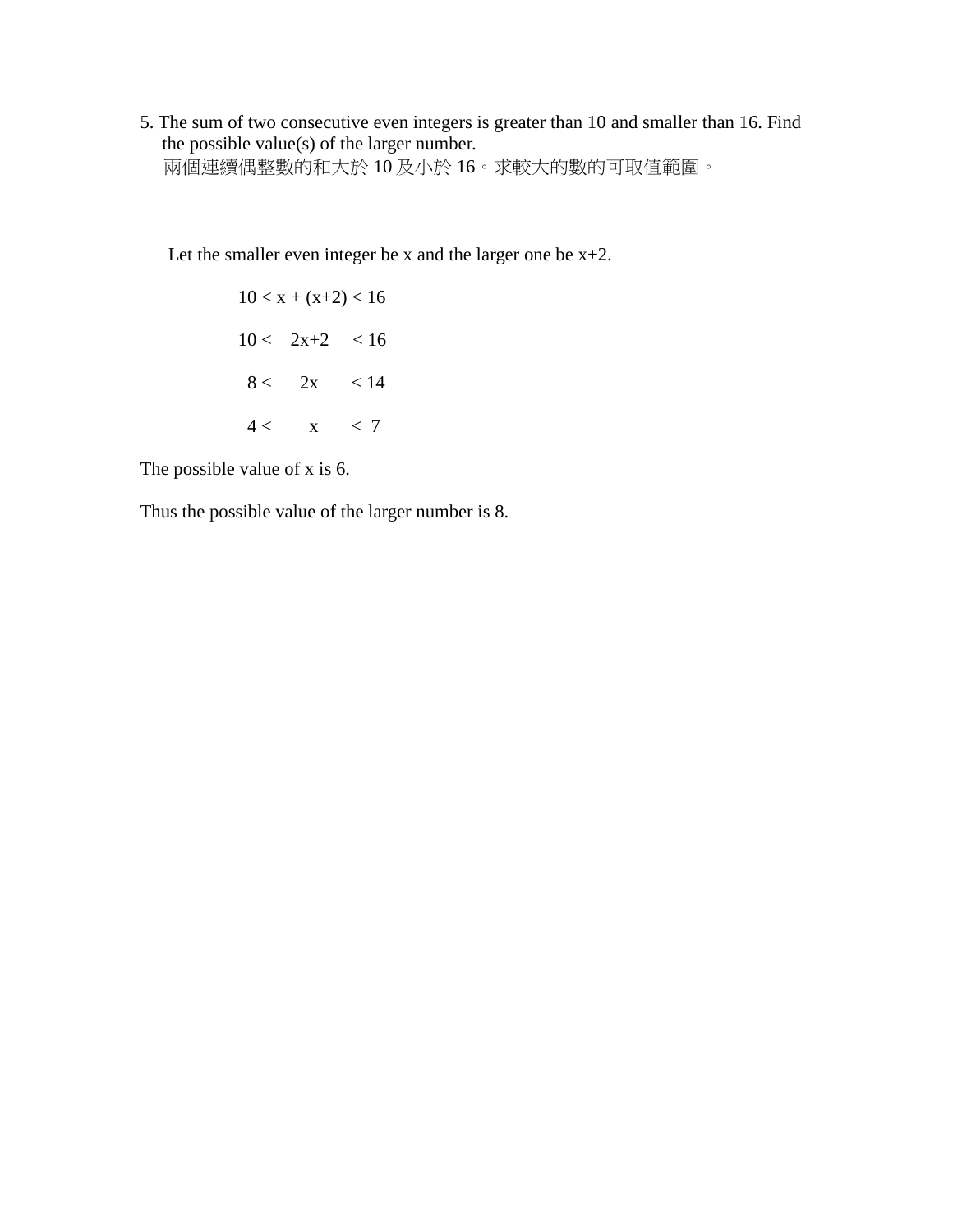## **(Part II) Multiple-choice question (**第二部份**)** 選擇題

|    | 6. If $\frac{a}{b} = \frac{c}{d} \neq 0$ , which of the following must be true?<br>若 $\frac{a}{b} = \frac{c}{d}$ ≠0, 則下列何者必為正確? |                              |  |
|----|---------------------------------------------------------------------------------------------------------------------------------|------------------------------|--|
|    | I. $\frac{a}{c} = \frac{b}{d}$<br>II. $\frac{a+b}{b} = \frac{c+d}{d}$<br>III. $\frac{a-b}{b} = \frac{c-d}{d}$                   |                              |  |
|    | A.<br>I only                                                                                                                    | 只有I                          |  |
|    | <b>B.</b><br>III only                                                                                                           | 只有 III                       |  |
|    | C. I and II only                                                                                                                | 只有I及II                       |  |
| D. | I and III only                                                                                                                  | 只有 I 及 III                   |  |
| E. | $\blacksquare$ I, II and III                                                                                                    | $I \cdot II \not\!\!\!E III$ |  |
|    |                                                                                                                                 |                              |  |

7. A bag contains 2 black balls and 3 white balls. A boy randomly draws balls from the bag one at a time (without replacement) until a white ball appears. Find the probability that he will make at least 2 draws.

 一袋中有 2 個黑球、3 個白球。某男孩從袋中隨機地每次抽取一個球 (取出後並 不放回袋中) ,直至抽得白球為止。求他最少要抽 2 次的概率。



E. None of the above 以上皆不是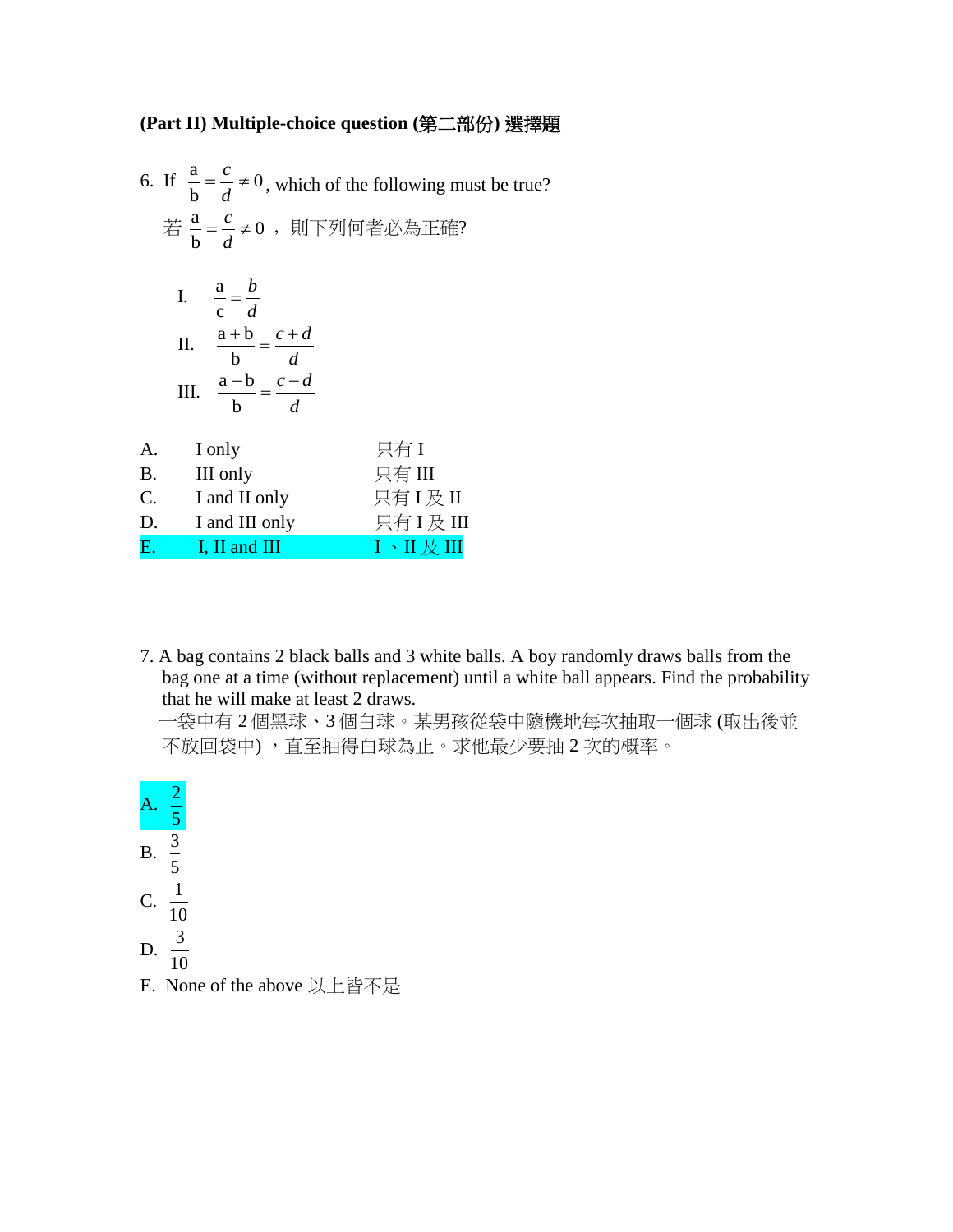- 8. A man bought a box of 200 apples for \$500. 10 of the apples were rotten and the rest were sold at \$4 each. Find his percentage profit correct to 2 significant figures. 某人用 \$500 購一箱共 200 個的蘋果,其中 10 個變壞,餘下的以每個\$4 售出。 求他的賺率,答案須準確至二位有效數字。
- A. 34%
- B. 38%
- C. 52%
- D. 57%
- E. None of the above 以上皆不是

9. 
$$
\frac{1-x}{x^2+4x-5} + \frac{x-1}{x+1} =
$$
  
\nA. 
$$
\frac{x^2+3x-6}{(x+1)(x+5)}
$$
  
\nB. 
$$
\frac{x^2+5x-4}{(x+1)(x+5)}
$$
  
\nC. 
$$
\frac{(x+4)(x-1)}{(x+1)(x+5)}
$$
  
\nD. 
$$
\frac{(x-1)(x-4)}{(x+1)(x-5)}
$$

E. None of the above 以上皆不是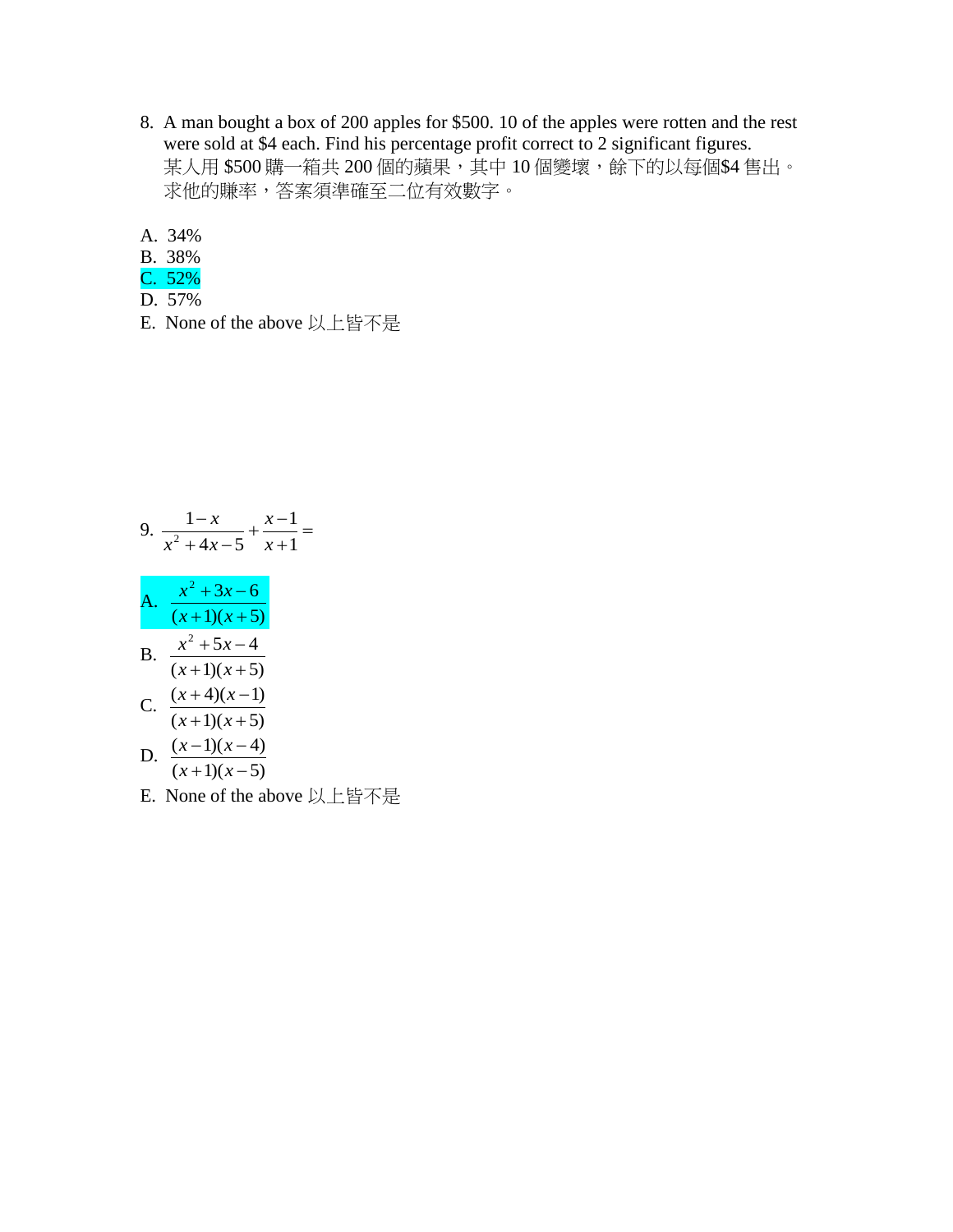10. In the figure 1, DAB is a straight line.  $\tan \theta =$ 圖1中,DAB 為一直線。tan $\theta$ =







Figure 1 (圖 1)

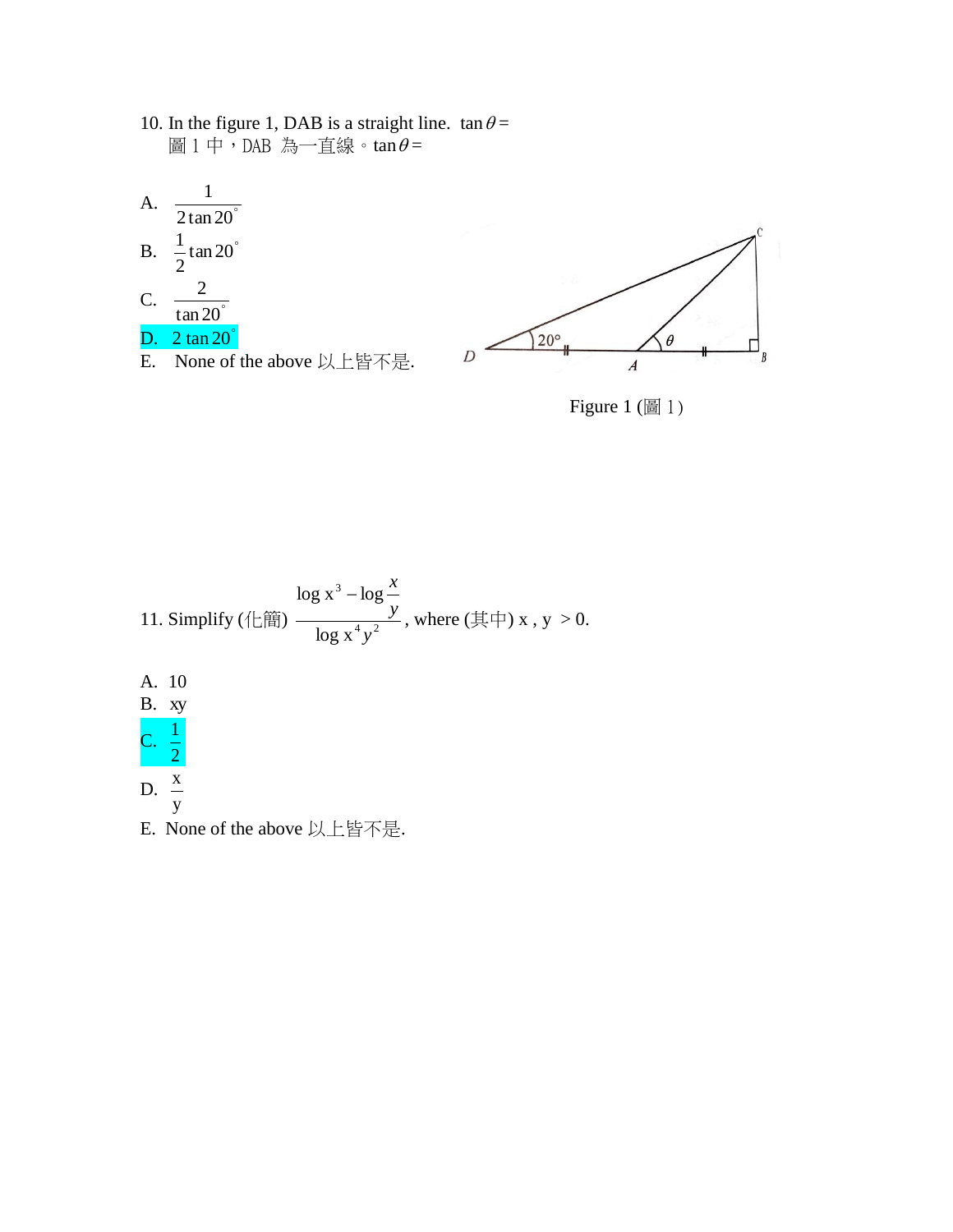- 12. The figure 2 shows the graph of  $y = ax^2 + bx + c$ . Which of the following is true? 圖 2 中所示為 y = *a*x<sup>2</sup> + bx + c的圖像。下列何者為正確?
- A.  $a > 0$ ,  $c > 0$  and  $\not\to b^2 4ac > 0$ B.  $a > 0$ ,  $c > 0$  and  $\cancel{\mathcal{R}}$  b<sup>2</sup> – 4ac < 0 C.  $a > 0$ ,  $c < 0$  and  $\cancel{\mathcal{R}}$   $b^2 - 4ac < 0$ D.  $a < 0$ ,  $c > 0$  and  $\cancel{\mathcal{R}}$   $b^2 - 4ac > 0$ E. None of the above 以上皆不是.



Figure  $2 \times 2 \times 2$ 

- 13. Solve the inequalities (解不等式)  $2x+3 \leq x+1 \leq 3x-5$
- A.  $x \le -2$
- B.  $-2 \le x \le 3$
- C.  $3 ≤ x ≤ -2$
- D. No solution 無解
- E. None of the above 以上皆不是.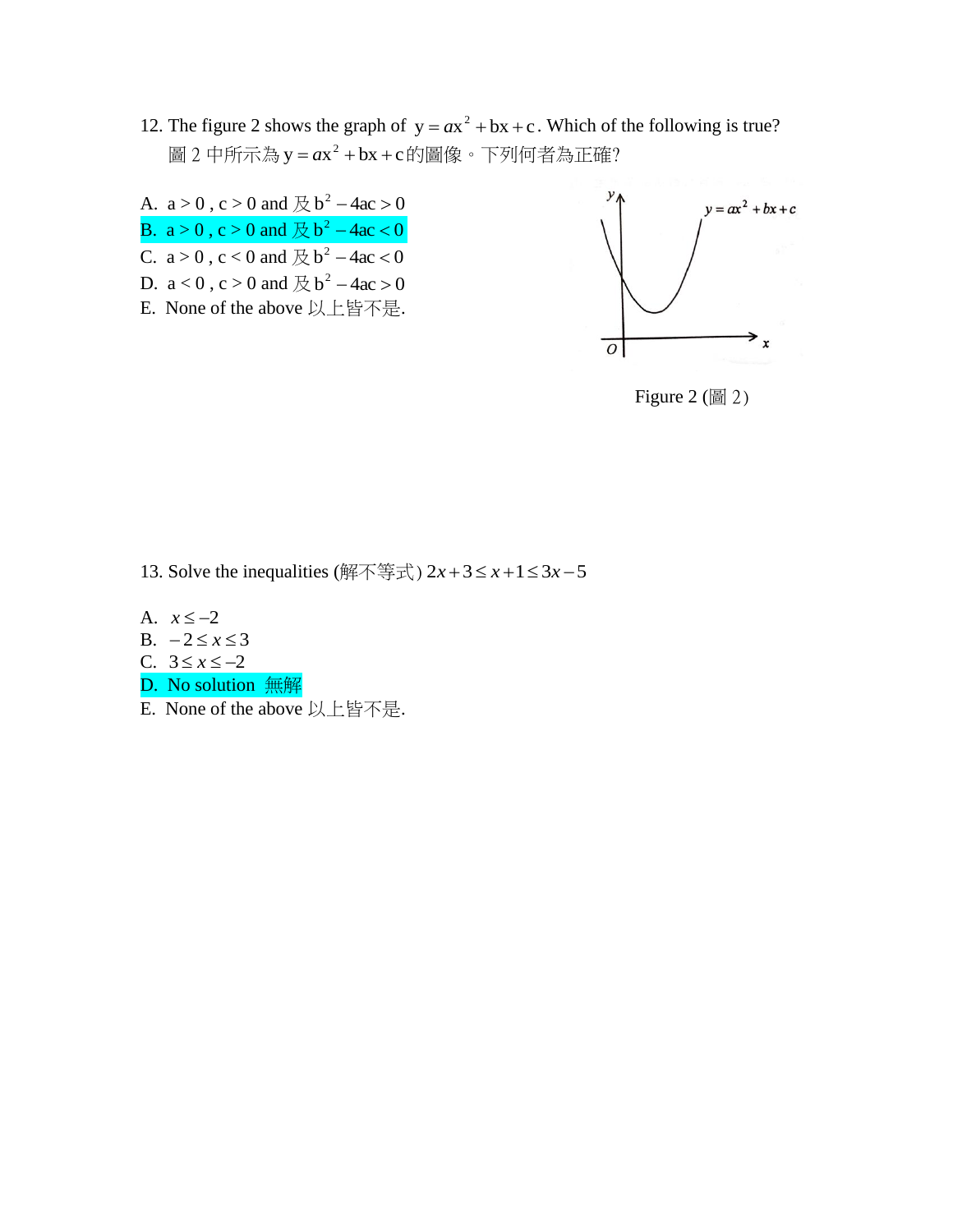- 14. Let  $A = (0, 4)$  and  $B = (6, 0)$ . The equation of the circle of AB as diameter is 設 A = (0 , 4) 、B = (6 , 0)。以 AB 為直徑的圓的方程是
- A.  $x^2 + y^2 4x 6y = 0$ B.  $x^2 + y^2 - 6x - 4y = 0$ C.  $x^2 + y^2 - 6x - 4y + 39 = 0$ D.  $x^2 + y^2 - 12x - 8y = 0$ E. None of the above 以上皆不是

15. In a group of numbers, if the smallest number is increased by 20, then the mean will be increased by 2. Which of the following must be true? 若將一組數字中最小的一個數增加 20,則該組數字的平均數便增加了 2。下列何者 必為正確?

I. The group has 10 numbers. I. 該組共有 10 個數字。

- II. The median remains unchanged. II. 該組數字的中位數沒有改變。
- III. The mode remains unchanged. III. 該組數字的眾數沒有改變。

| A.             | I only         | 只有I                                    |
|----------------|----------------|----------------------------------------|
| <b>B.</b>      | II only        | 只有II                                   |
| $\mathbf{C}$ . | I and II only  | 只有 I 及 II                              |
| D.             | I and III only | 只有 I 及 III                             |
| Е.             | I, II and III  | $I \cdot II \not\!\!\!\!\! \times III$ |
|                |                |                                        |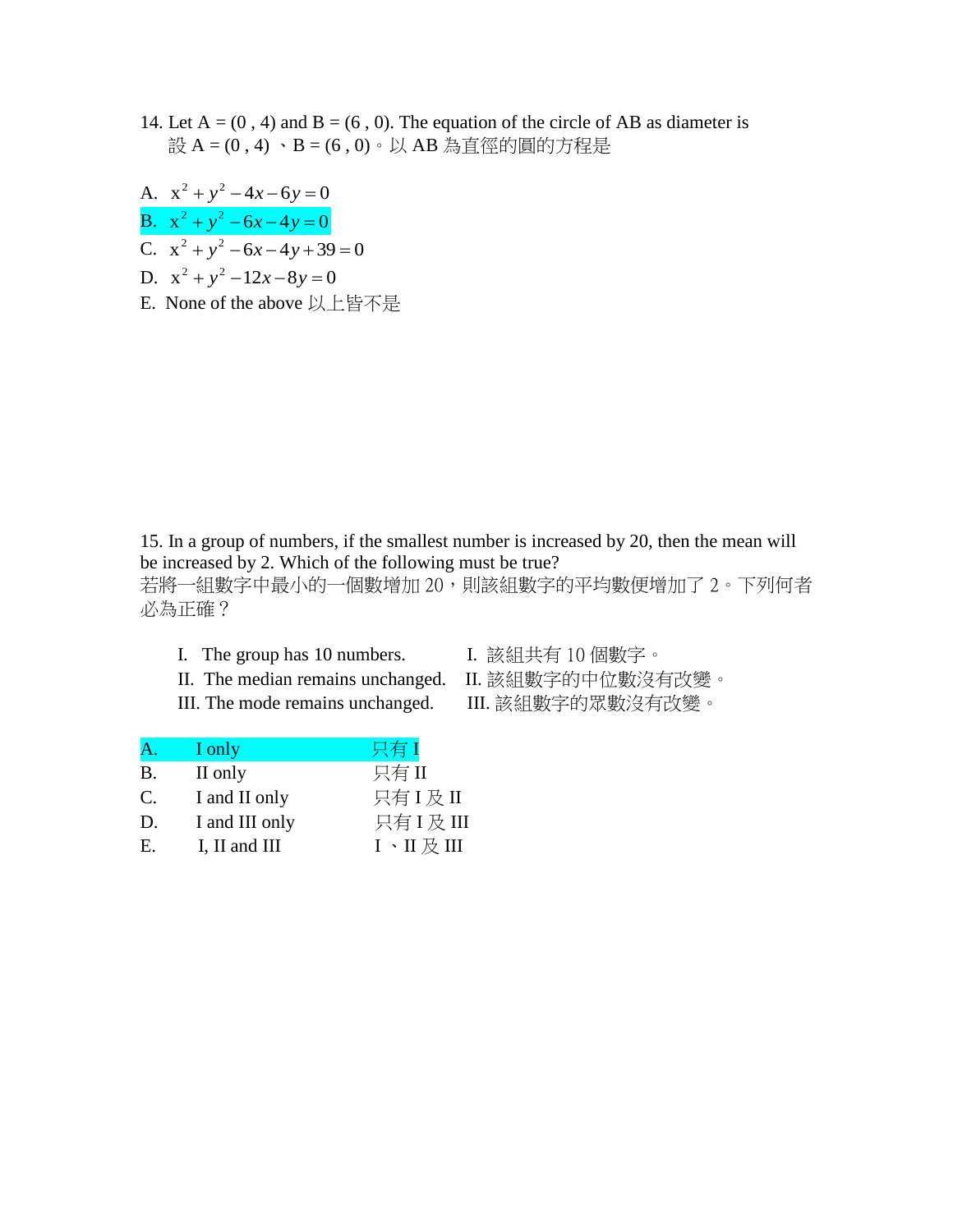- 16. If  $\alpha$  and  $\beta$  are roots of the equation  $x^2 2x 7 = 0$ , then  $(2^{\alpha+1})(2^{\beta+1}) =$ 若α 和β是方程 x²–2x–7=0的根,則 (2<sup>α+1</sup>)(2<sup>β+1</sup>)=
- A. 1
- B. 8
- C. 12
- D. 16
- E. None of the above 以上皆不是.

- 17. 60% of the books in a library are new books. If 600 old books are replaced by 600 new books, the amount of new books will increase to 75% of the total. The total number of books in the library is 圖書館內有60%的書是新書,當以 600 本新書取代了 600 本舊書後,新書所 佔的百分率上升至 75%。那麼圖書館內總共有多少本書?
- A. 2800
- B. 3000
- C. 3600
- D. 4000
- E. None of the above 以上皆不是.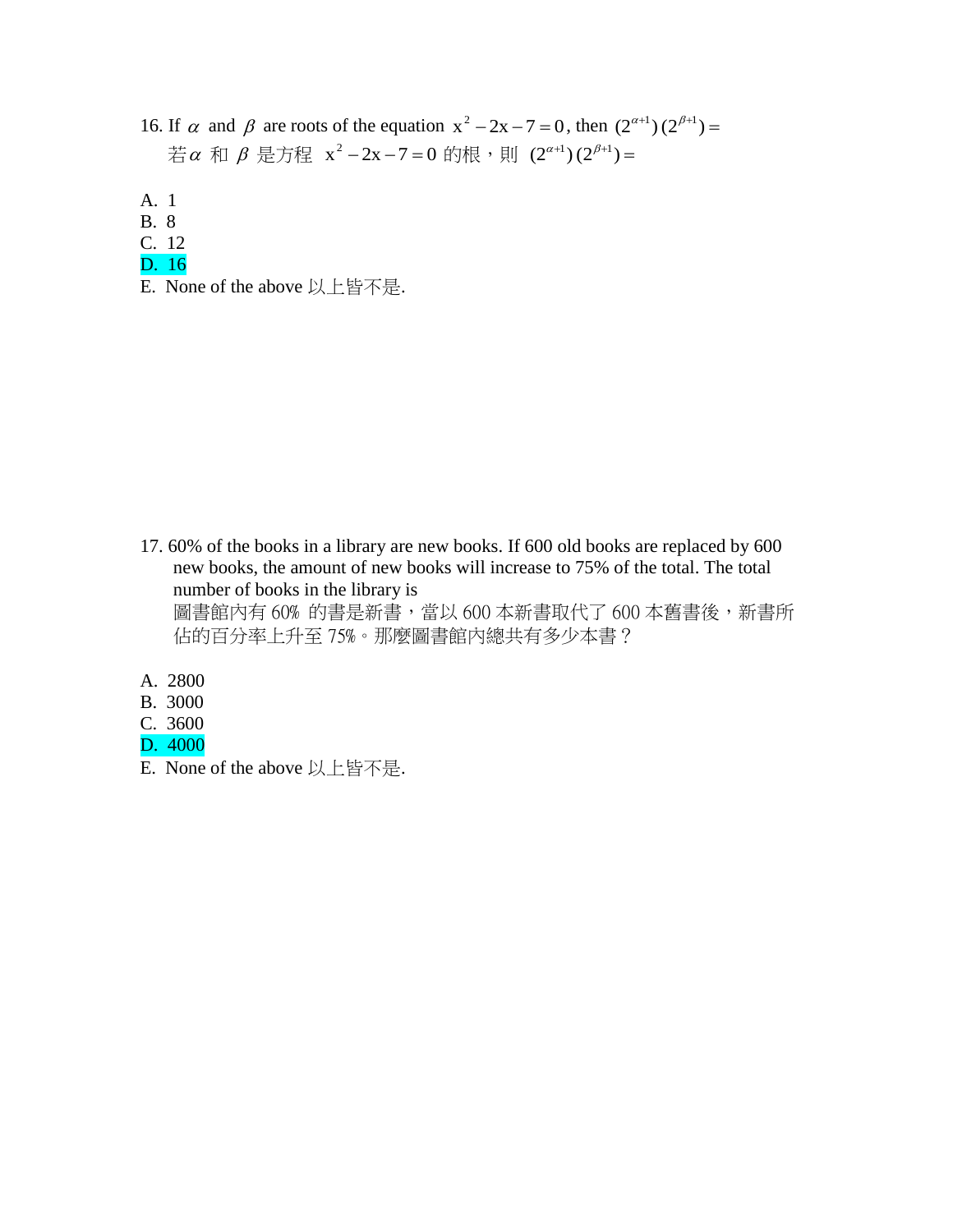18. A bag contains three \$5 coins and some \$2 coins. If the total value of the coins is less than \$70, find the greatest possible number of \$2 coins.

袋中共有三個 \$5 硬幣及一些 \$2 硬幣。若所有硬幣加起來的面值少於 \$70,則最 多共有多少個\$2 硬幣?

A. 26

- B. 27
- C. 27.5
- D. 28
- E. None of the above 以上皆不是.

19. When a polynomial  $P(x)$  is divided by  $3x - 4$ , the remainder is R. What is the remainder when  $P(x)$  is divided by 4 - 3x? 當多項式 P(x) 除以 3x - 4 時, 其餘數為 R。求當 P(x) 除以 4 - 3x 時的餘數?

A. 
$$
-\frac{3}{4}R
$$
  
\nB. 
$$
-\frac{4}{3}R
$$
  
\nC. -R  
\nD. R

E. None of the above 以上皆不是